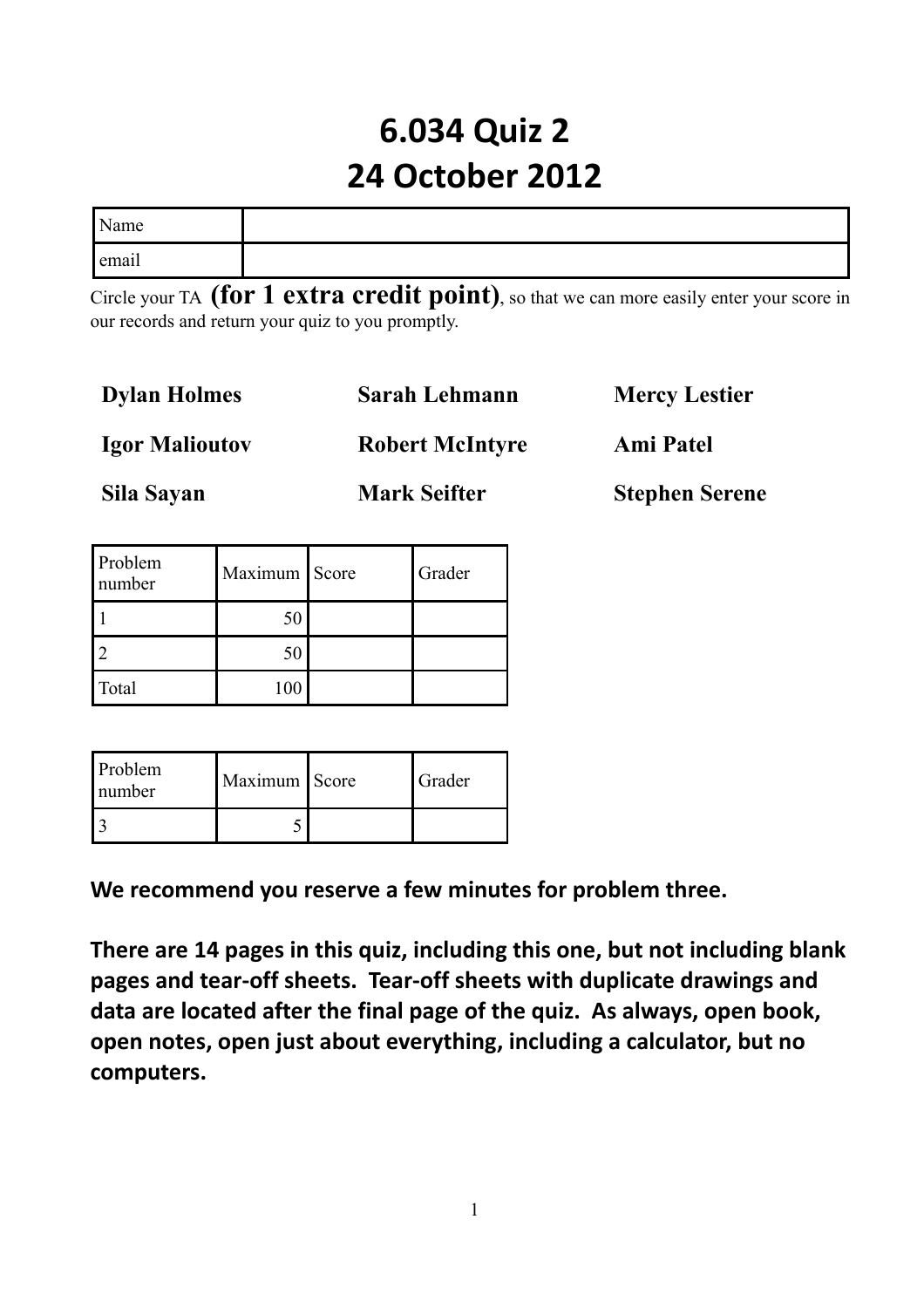# **Problem 1 : Pokémon (50 points)**

The tools you learn in 6.034 can help you in many situations. Suppose, for example, you are taking a quiz with the following multiple choice questions:

| 1. Which of the following Pokémon is slowest?        |            |           |
|------------------------------------------------------|------------|-----------|
| a. Abra                                              | c. Celebi  | e. Elekid |
| b. Butterfree                                        | d. Diglett |           |
| 2. Which of the following Pokémon is heaviest?       |            |           |
|                                                      |            |           |
| a. Abra                                              | c. Celebi  | e. Elekid |
| b. Butterfree                                        | d. Diglett |           |
| 3. Which of the following Pokémon is shortest?       |            |           |
| a. Abra                                              | c. Celebi  | e. Elekid |
| b. Butterfree                                        | d. Diglett |           |
| 4. Which of the following Pokémon is fastest?        |            |           |
| a. Abra                                              | c. Celebi  | e. Elekid |
| b. Butterfree                                        | d. Diglett |           |
| 5. Which of the following Pokémon has this footprint | ?          |           |
| a. Abra                                              | c. Celebi  | e. Elekid |
| b. Butterfree                                        | d. Diglett |           |
|                                                      |            |           |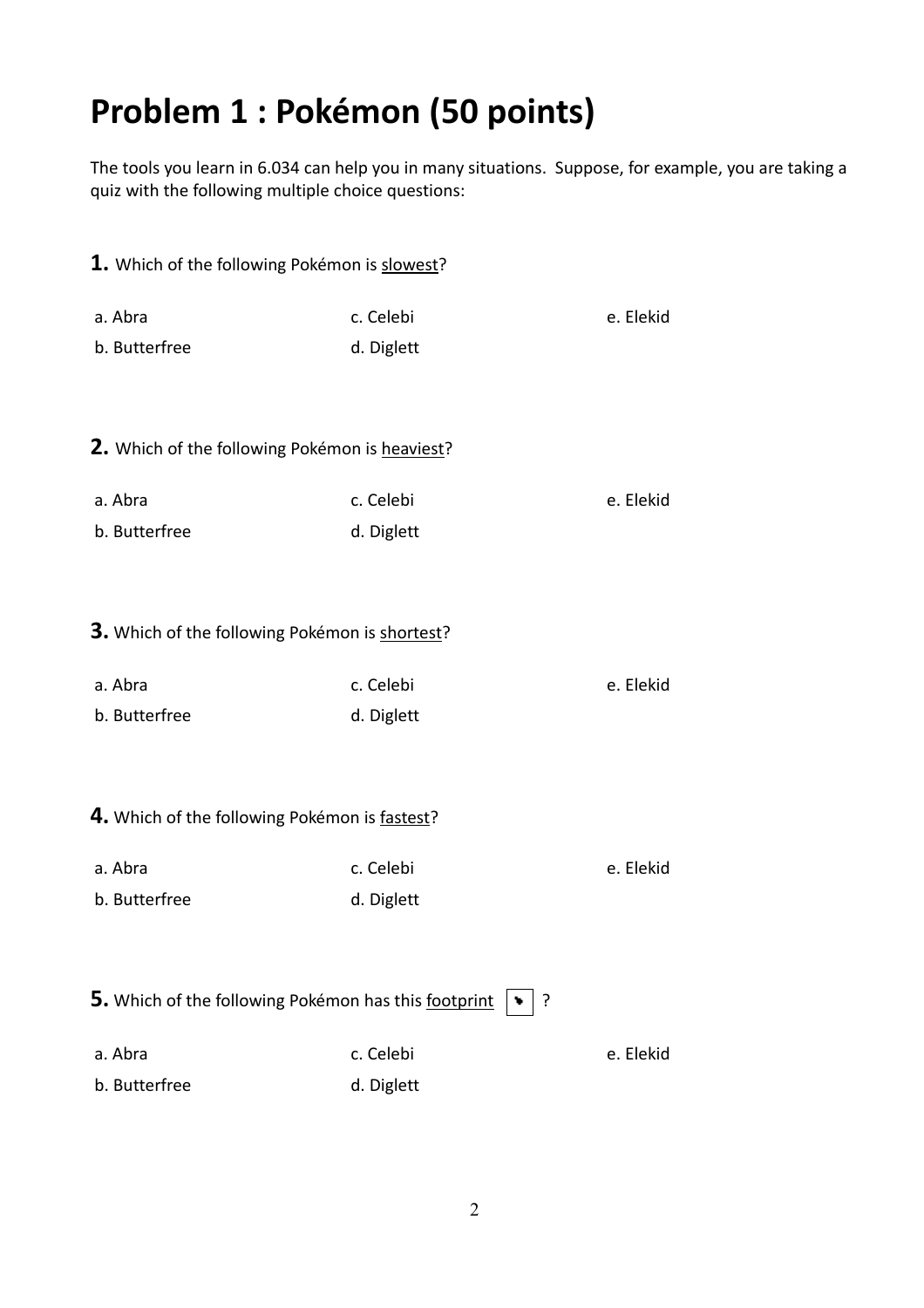### **Part A, Constraints (5 points)**

You can treat the multiple choice questions as a constraint satisfaction problem, where each question is a variable, and the values are the possible answers A, B, C, D, E.

You decide to represent the domains of each question in the following table. Note that a friend knowledgeable about Pokémon has told you to eliminate some answers right away, so D is not a possible answer for Question 1, A and E are not possible for Questions 2, 3, and 4, and B and D are not possible for Question 5:

| <b>Question 1</b> |  |  |  |
|-------------------|--|--|--|
| <b>Question 2</b> |  |  |  |
| Question 3        |  |  |  |
| <b>Question 4</b> |  |  |  |
| <b>Question 5</b> |  |  |  |

**This domain table is also printed on a tear-off sheet located after the final page of the quiz for your convenience.**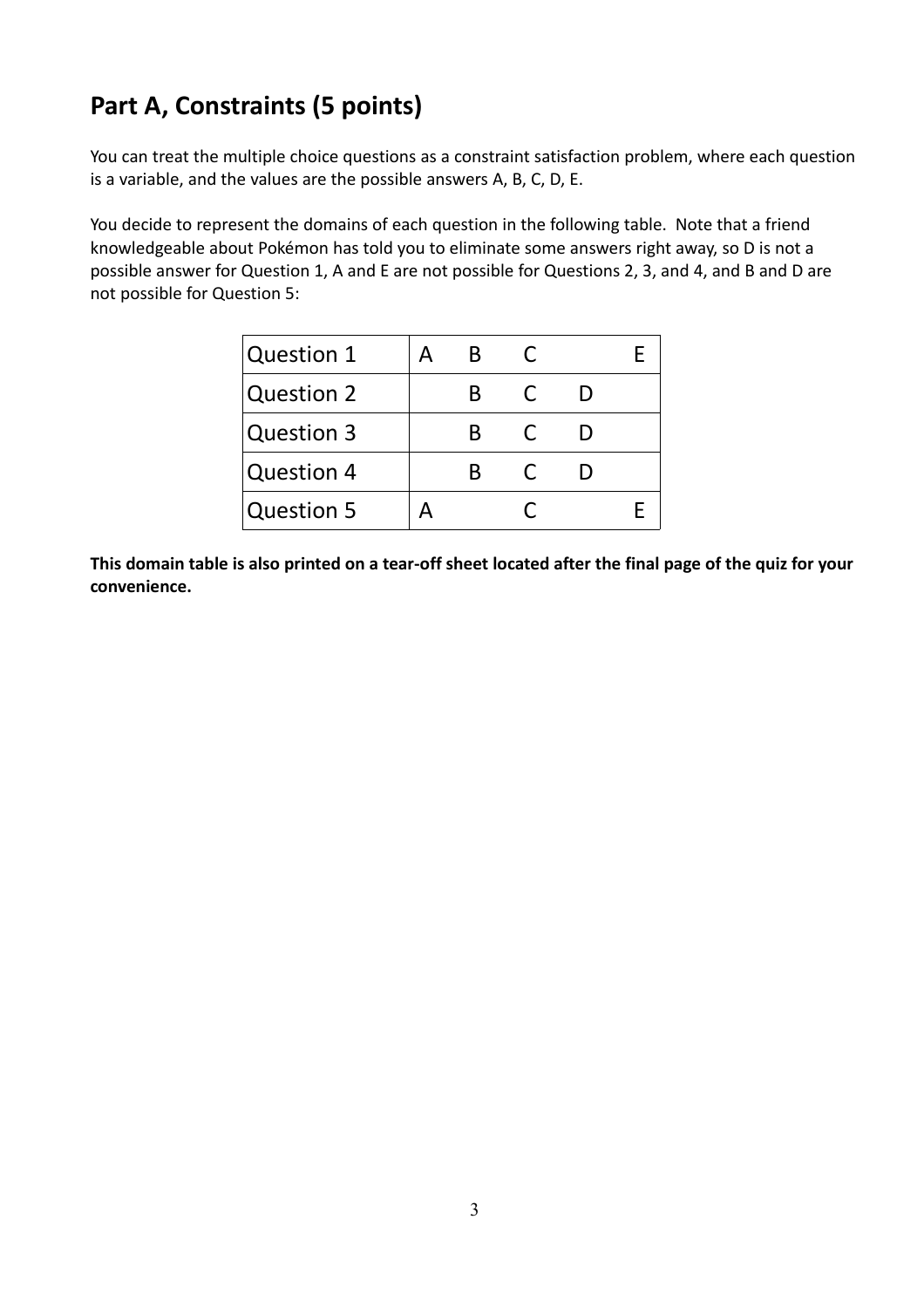After some thought, you come up with the following constraints on the questions:

- The fastest Pokémon **cannot** also **be** the slowest.
- The heaviest Pokémon **is** the slowest.
- The shortest Pokémon **is** neither heaviest nor fastest.
- The footprint **belongs to** the fastest Pokémon.

Draw the constraints between the questions on the graph below. Use a **dashed line** (- - - - - - - -) between questions to show that they **cannot** have the same answer. Use a **solid line** ( ) to show that two questions **must** have the same answer.

**This constraint graph is also printed on a tear-off sheet located after the final page of the quiz for your convenience.**

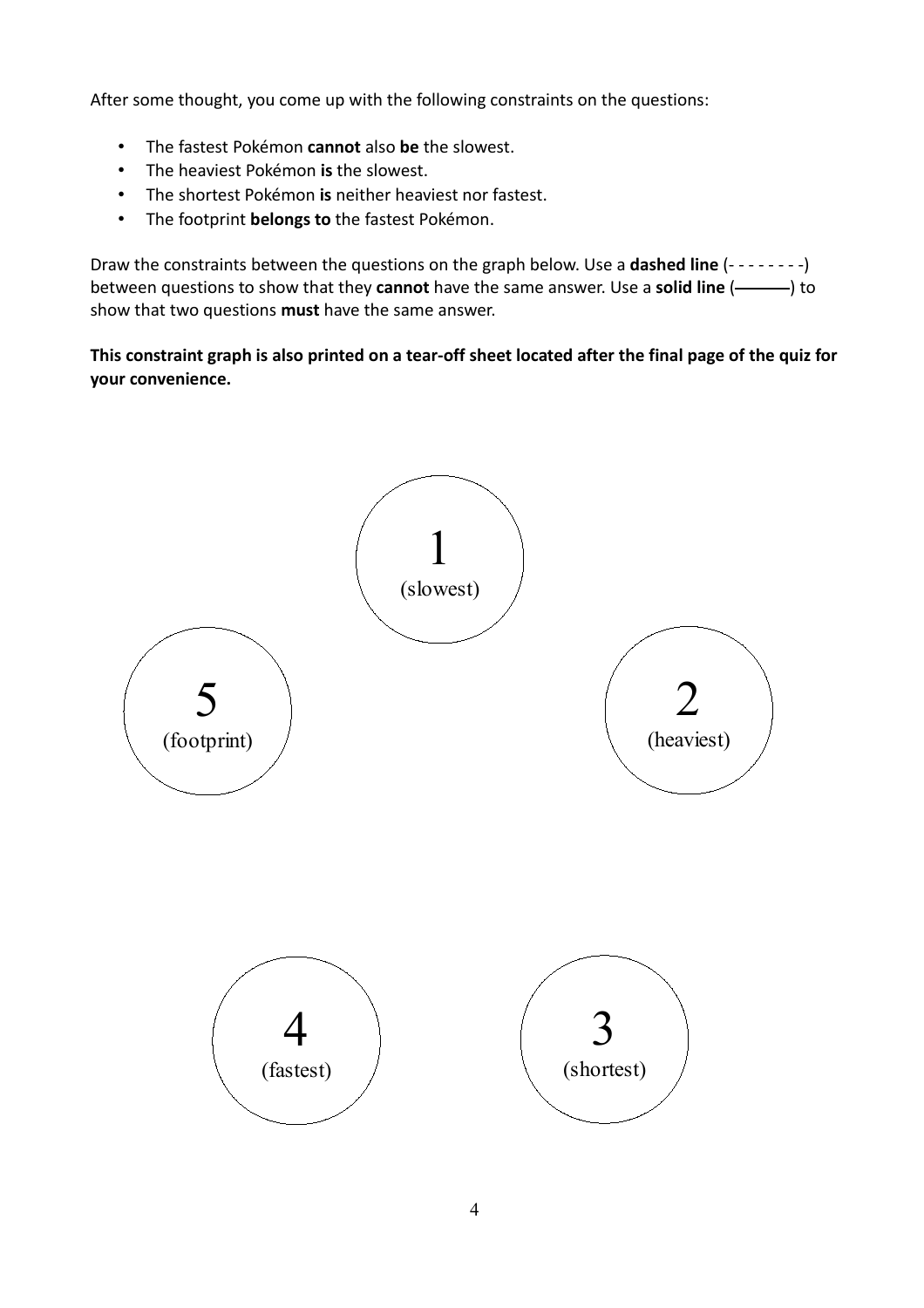### **Part B, Searching for answers (15 points)**

Find a consistent set of answers to the multiple choice questions **starting from the reduced domains from part A** and using **depth first search** with **no constraint propagation**, checking only constraints on assignment.

- Break ties using alphabetical order.
- Of course, questions can be assigned the same answer as long as no constraints are violated.

**You may want to use the tear-off sheet with the domain table and constraint graph to guide your search.**

5



2

3

4

5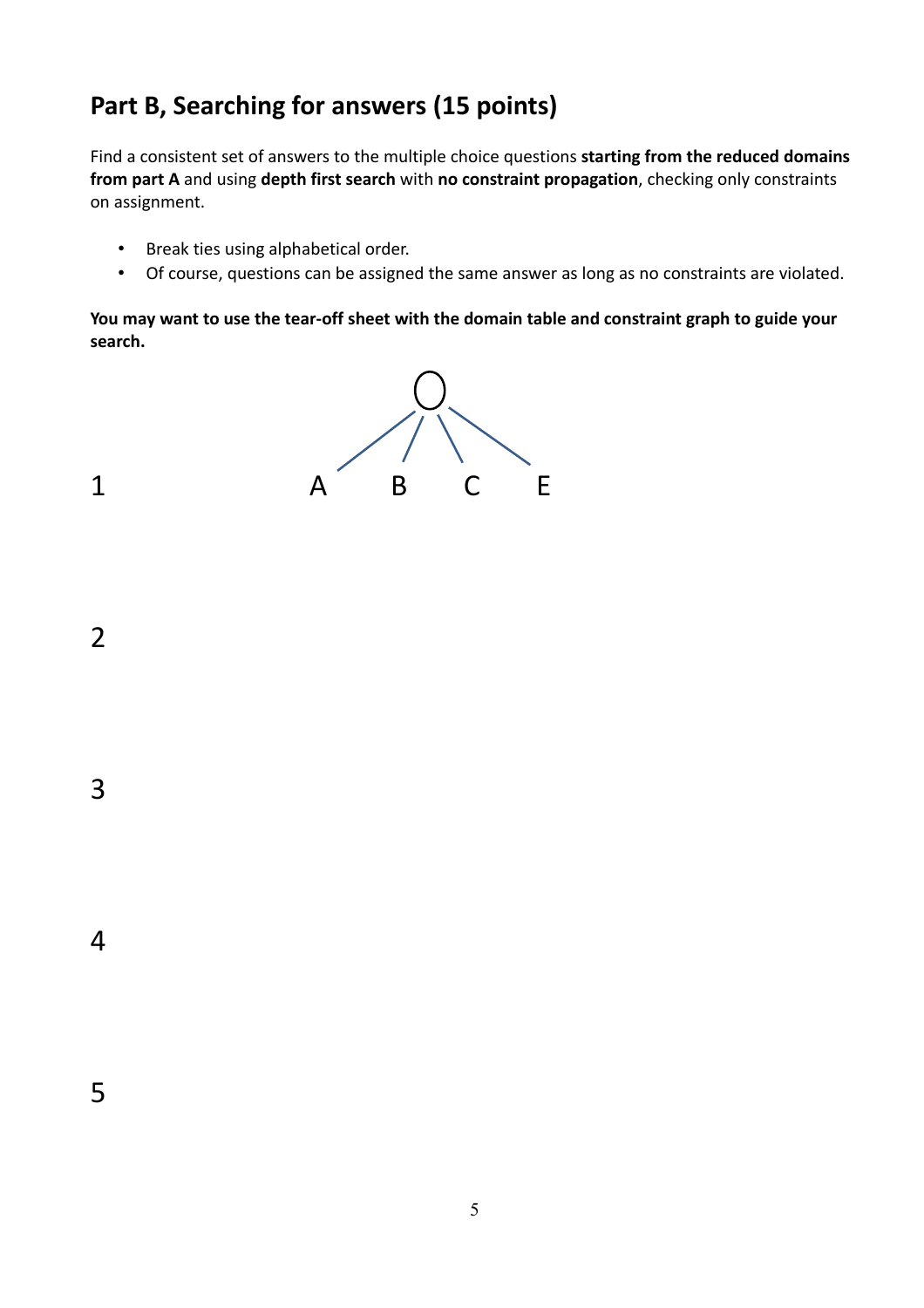### **Part C, The right start (15 points)**

You realize that the efficiency of your search depends on the question you try to answer first. Out of the five questions, which one should you try to answer first in order to make your search most efficient?



Why?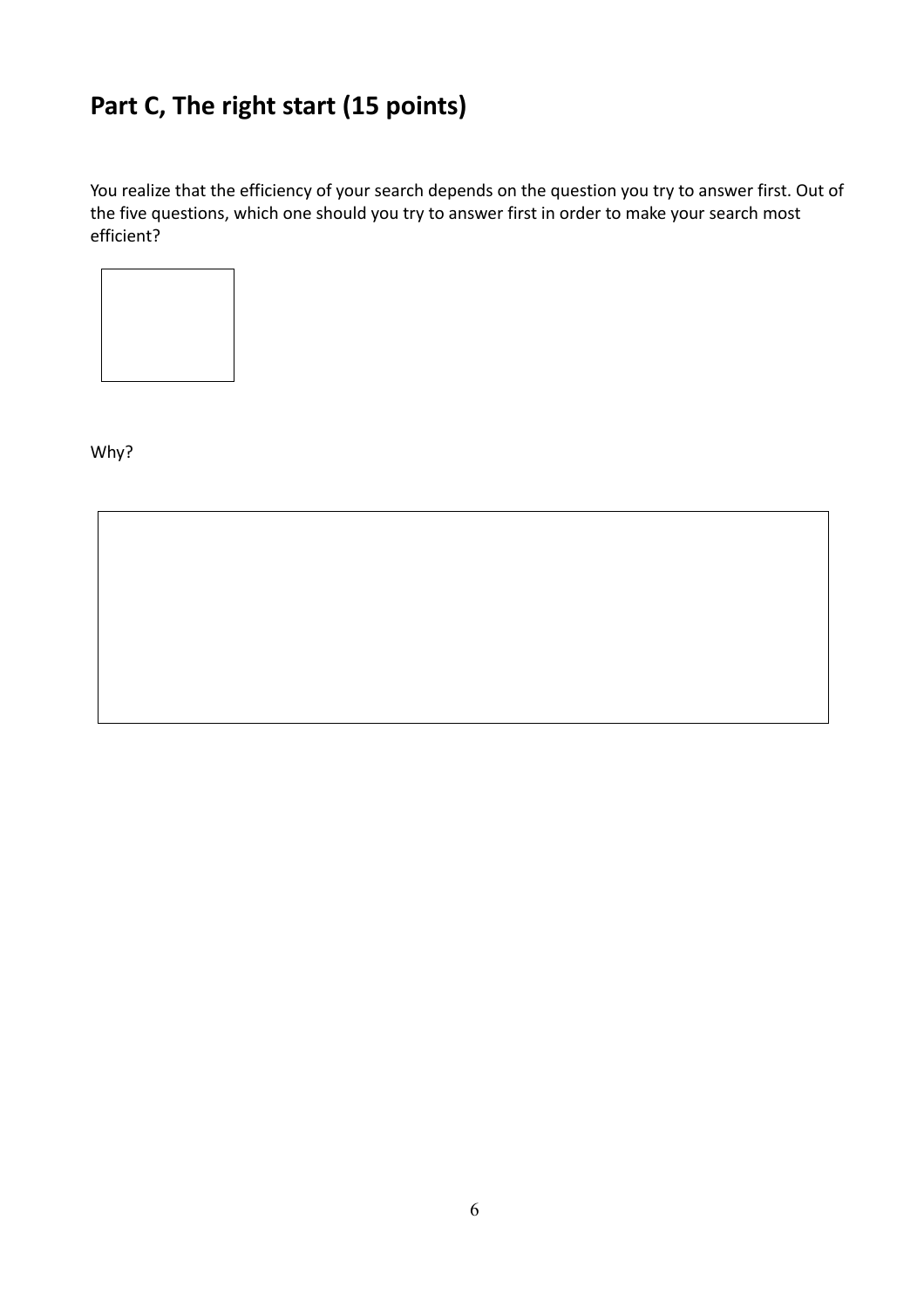### **Part D, Improved search for answers (15 points)**

Now find a consistent set of answers to the multiple choice questions **using the reduced domains from part A** and **depth first search with forward checking**.

**Start with the question you chose in part C**, then do the rest of the questions in **numerical order.**



**Your answer to part D**

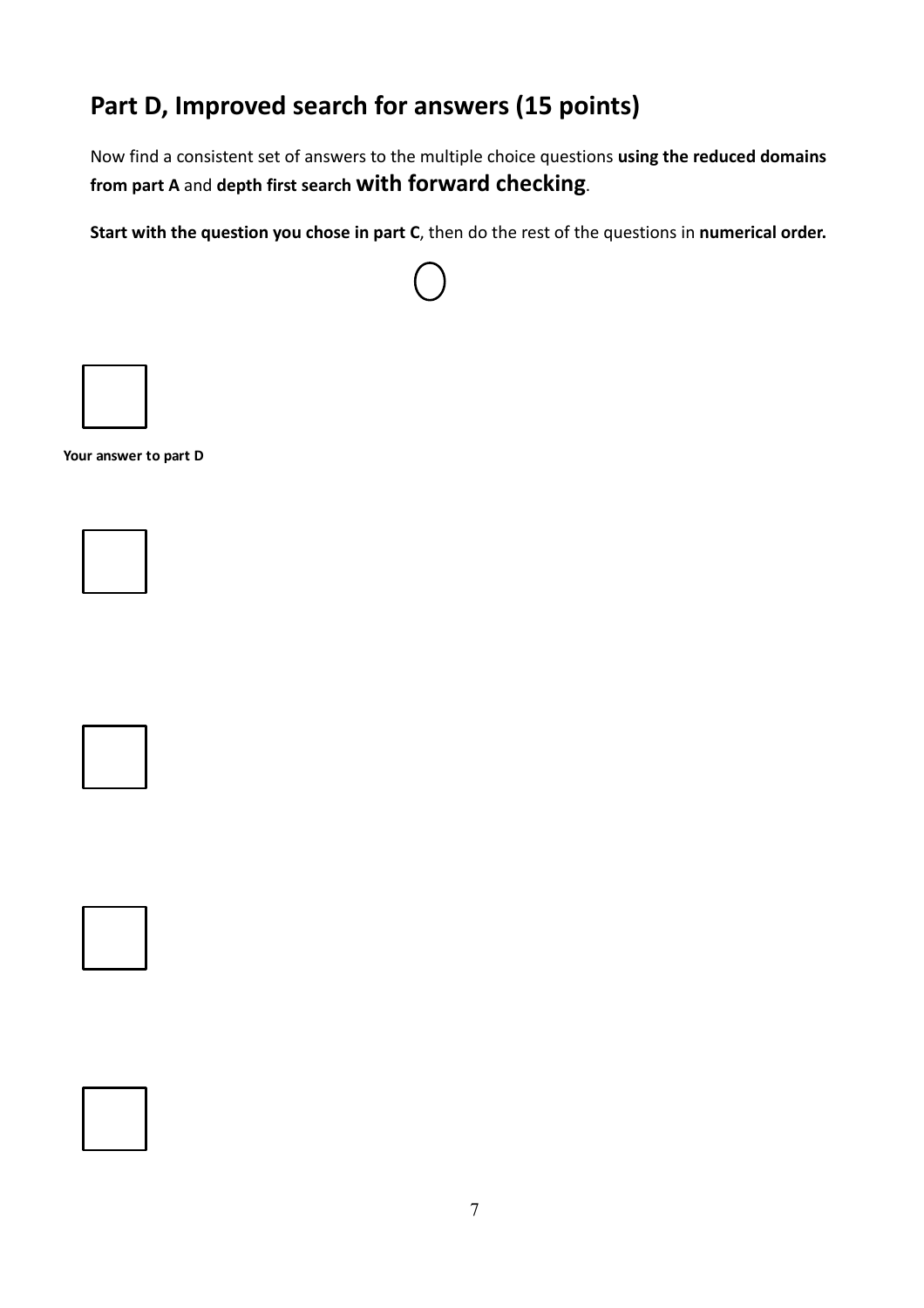## **Problem 2: Nearest Neighbors and ID Trees (50 points)**

The Doctor and his companions, Amy, Rory, and River, have found themselves in a city full of statues. They have to keep their eyes on the statues—some of them are actually quantum-locked Weeping Angels that can only move when they're not being watched. If a Weeping Angel touches one of them, they will be sent back in time and never found again.

#### **Part A: ID Trees (30 points)**

The Doctor is looking for a way to distinguish Weeping Angels from other statues. Luckily, River's journal has some information about statues from her previous adventures with the Doctor:

| <b>Statue</b>  | <b>Classification</b> | <b>Height in ft</b> | <b>Shape</b> | Material |
|----------------|-----------------------|---------------------|--------------|----------|
|                | Angel                 |                     | Human        | Stone    |
|                | Angel                 | 2.5                 | Human        | Stone    |
| 3              | <b>Not Angel</b>      |                     | Human        | Copper   |
| $\overline{4}$ | <b>Not Angel</b>      | 3                   | Animal       | Copper   |
| 5              | <b>Not Angel</b>      | 8                   | Animal       | Stone    |
| 6              | Angel                 | 305                 | Human        | Copper   |

**The table is also printed on a tear-off sheet located after the final page of the quiz for your convenience.**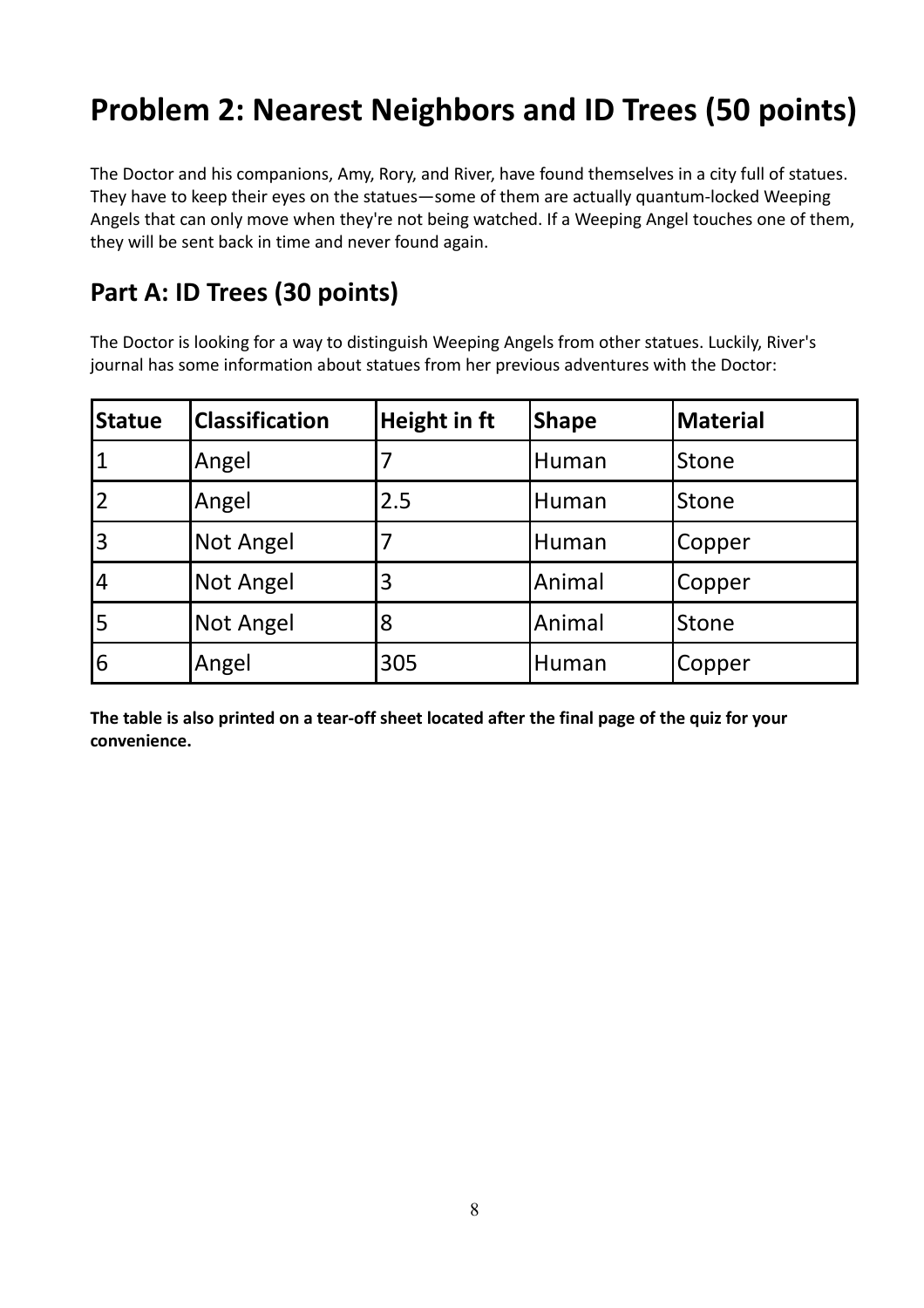#### **Part A1 (24 points):**

The Doctor looks at this information and decides to make an ID Tree to classify the statues as Angel or Not Angel. Compute the disorder of the following tests when they are applied to the data. (You may leave your answer in terms of logarithms.)

| <b>Number</b> | <b>Test</b>                                    | <b>Disorder</b> |
|---------------|------------------------------------------------|-----------------|
| Test 1        | What material is the statue?<br>(Stone/Copper) |                 |
| Test 2        | What shape is the statue?<br>(Human/Animal)    |                 |
| Test 3        | Is the height less than 6 ft?<br>(Yes/No)      |                 |

Which test does he choose?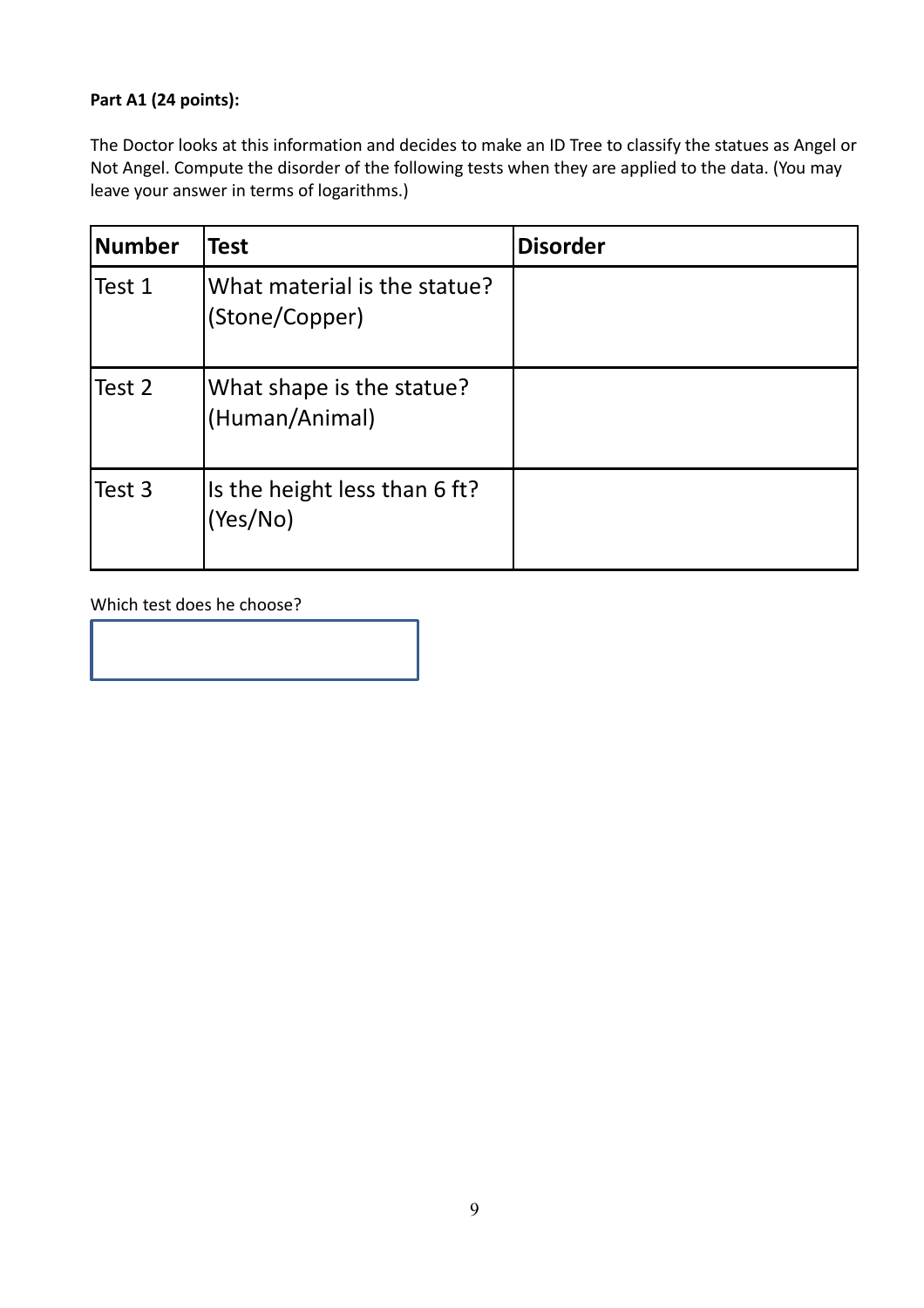Now draw the complete identification tree for the given data, starting with the test you chose above. For subsequent tests, you may use tests with the following form: What shape is the statue; what material is the statue; and is the height less than a certain threshold value. You need to pick tests that minimize disorder, but you need not show any disorder calculations because you may be able to pick the right test using common sense.

**Note that you can use the Height test with any threshold.**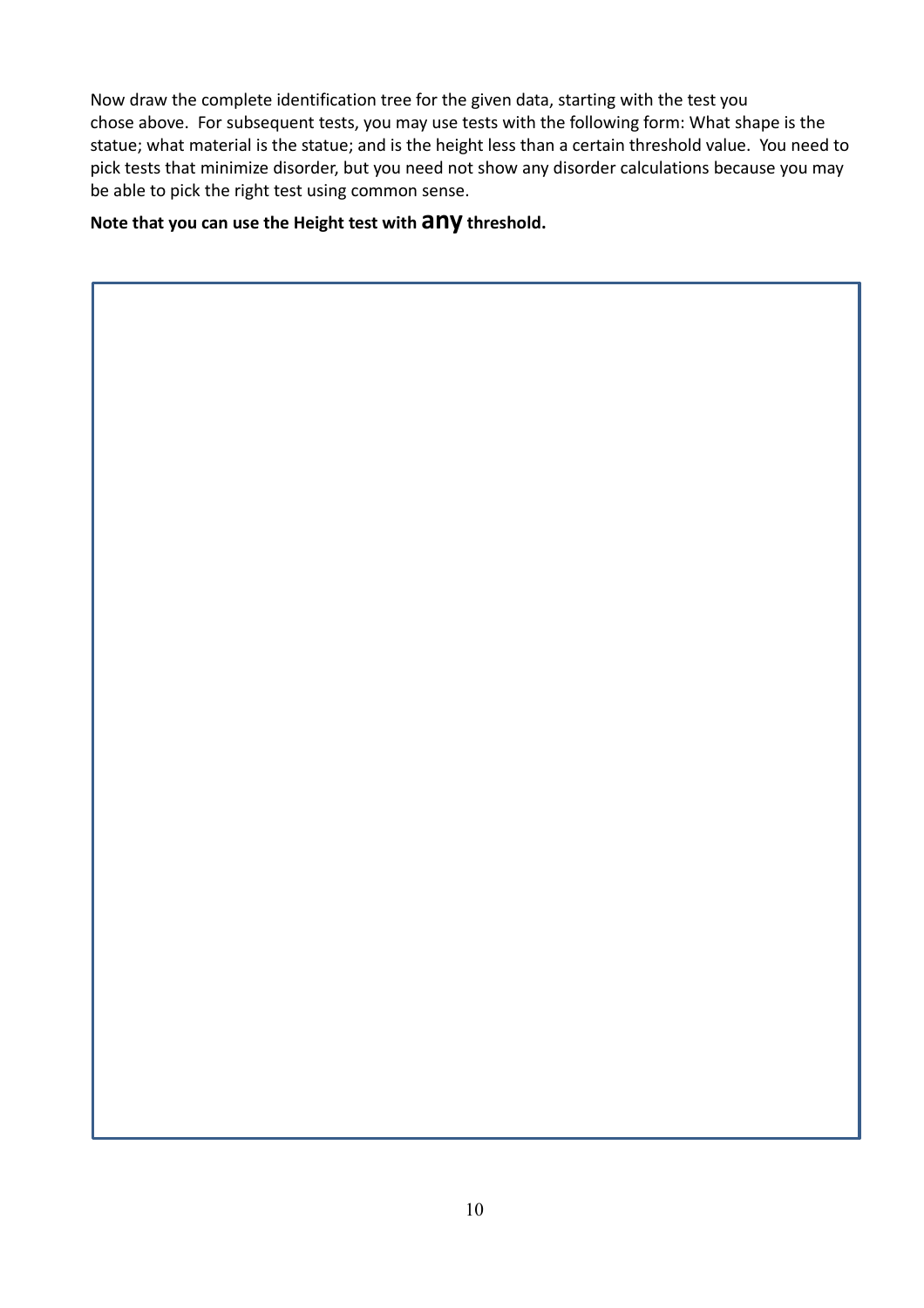**Part A2 (6 points):**

River finds another page in her journal which contains the following ID tree:



Compare this tree to the tree you drew in part A1. Given that both ID trees correctly classify all 6 given statues, which do you think would be better at classifying statues in general, not just the given 6? Circle the best choice:

Your ID Tree River's ID Tree Same

Explain your choice.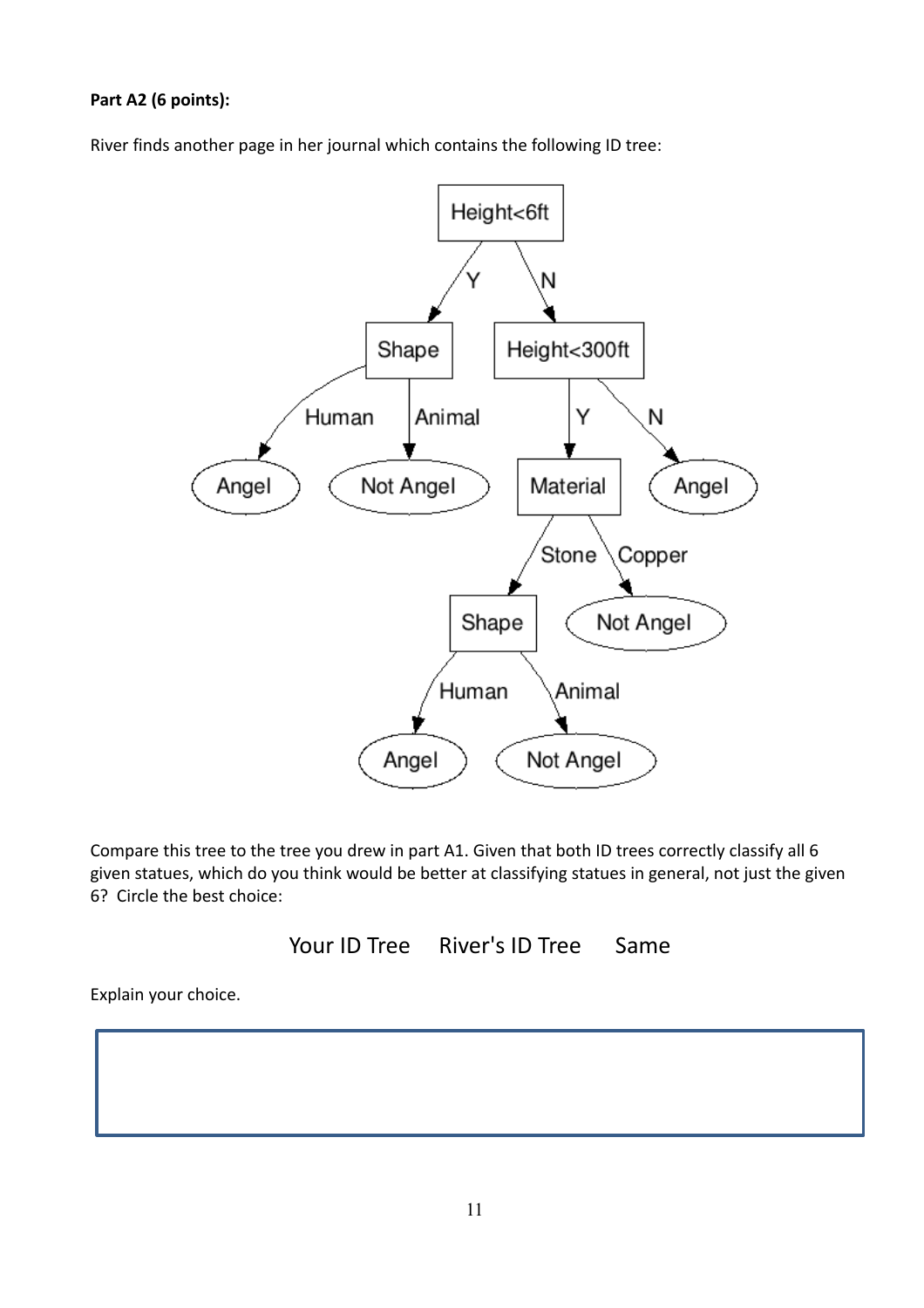#### **Part B: Nearest Neighbors (20 points)**

#### **Part B1: (15 points)**

The Doctor soon becomes frustrated with ID trees, so he devises another strategy. He notices that Weeping Angels tend to be located near other Weeping Angels, and normal statues tend to be located near other normal statues. In the graph below, the Doctor has plotted the locations of several known Angels and Not-Angels (the points marked with circled numbers), as well as several unidentified statues (the square points V, W, X, Y, Z).

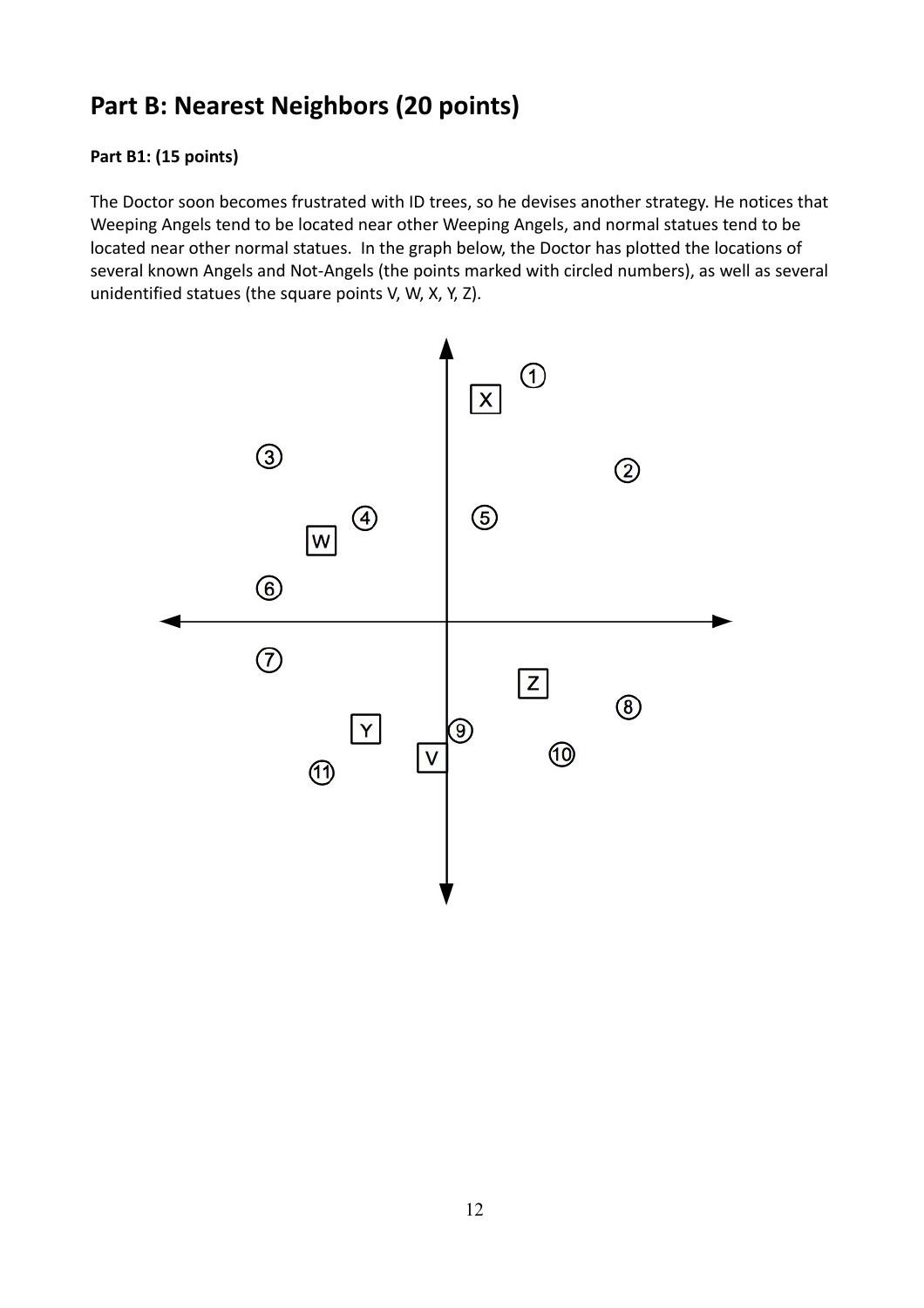River flips through her journal and manages to recover a chart of nearest-neighbor classifications for the five unidentified statues (V, W, X, Y, Z), based on the 11 known statues. Unfortunately, some of the entries have been smudged:

| Statue | <b>Using 1 Nearest Neighbors</b> | <b>Using 3 Nearest Neighbors</b> | <b>Using 5 Nearest Neighbors</b> |
|--------|----------------------------------|----------------------------------|----------------------------------|
| W      |                                  | Angel                            | Not Angel                        |
| л      | Not Angel                        |                                  | Angel                            |
|        | Angel                            | Not Angel                        |                                  |
|        |                                  | Not Angel                        |                                  |
|        |                                  |                                  |                                  |

Your task is to use these incomplete nearest-neighbor results to determine the original classification of the 11 numbered points.

Designate each point (1-11) as Angel (A), Not Angel (N), or if the answer can't be determined from the given information, Unknown (U).

| 1. | 7.  |
|----|-----|
| 2. | 8.  |
| 3. |     |
| 4. | 10. |
|    |     |
| 6. |     |

#### **Part B2 (5 points)**

Now that you have restored the classifications of some of the numbered points in part B1, how do you classify point V (Angel [A], Not Angel [N], or Unknown [U]) ...

Using 1 nearest neighbor? \_\_\_\_\_\_\_

Using 3 nearest neighbors? \_\_\_\_\_\_\_\_

Using 5 nearest neighbors?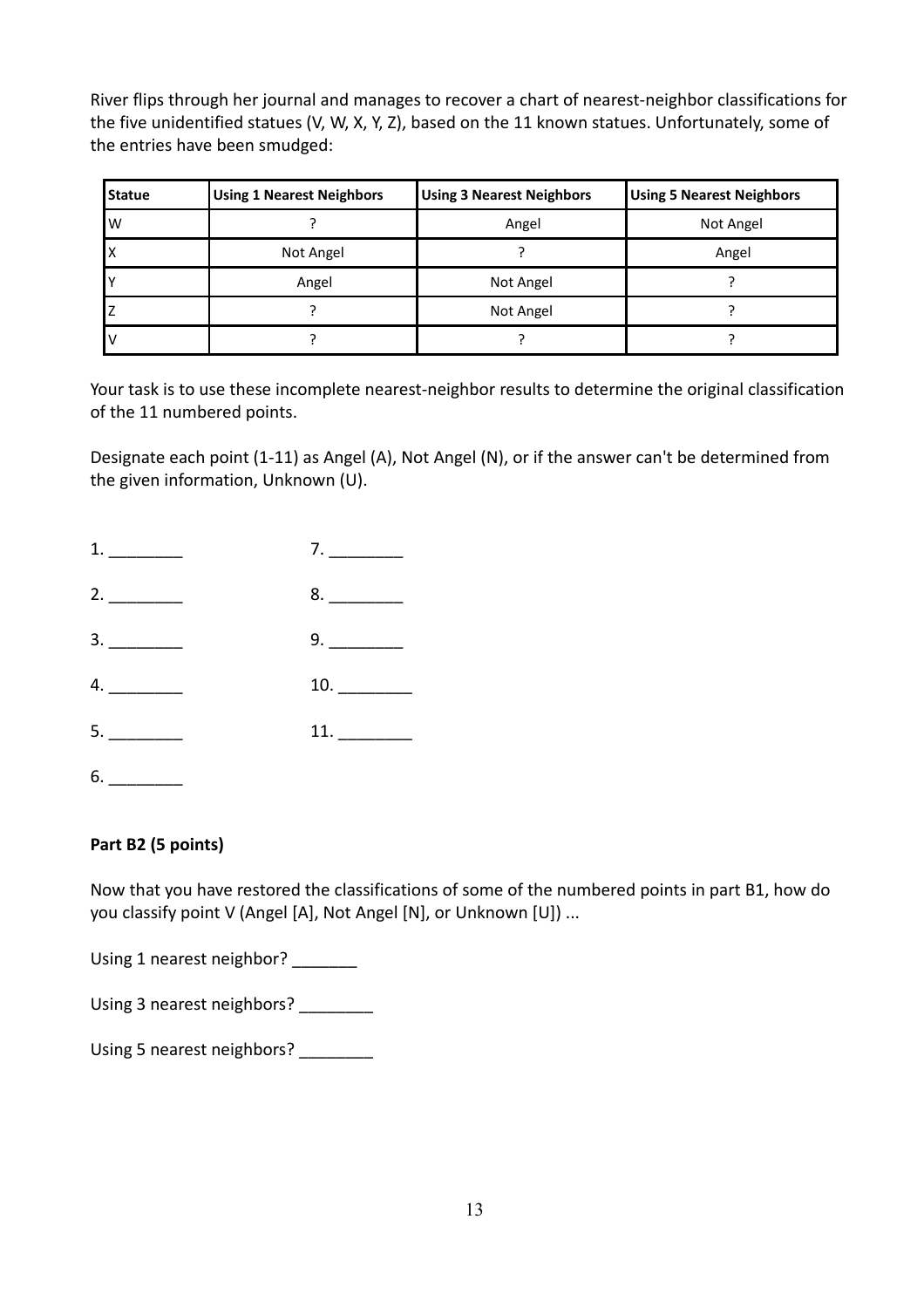# **Problem 3, Spiritual and Right Now**

Circle the **best** answer for each of the following question. There is **no penalty for wrong answers**, so it pays to guess in the absence of knowledge.

1 Sussman's propagator architecture is motivated, in part, by his interest in problems such as:

- 1. Harnessing the power of cloud computing.
- 2. Harnessing the power of crowd sourcing.
- 3. Calculating the distances to galaxies.
- 4. Modeling the propagation of rumors spreading through social media.
- 5. All of the above.
- 6. None of the above.

2 Sussman's propagator architecture is best explained with a metaphor centered on:

- 1. A toolbox.
- 2. Program DNA.
- 3. Boxes and wires.
- 4. Baking a cake.
- 5. All of the above.
- 6. None of the above.

3 Evidently, Sussman's propagator architecture:

- 1. Makes strong ontological commitments.
- 2. Requires programs to be written in Propagator Scheme.
- 3. Ensures programs are provably correct.
- 4. Features random number generators to help model human thought.
- 5. All of the above.
- 6. None of the above.

4 Constraint propagation in line-drawing analysis

- 1. Is an example of forward checking.
- 2. Takes time exponential in the number of vertexes to converge.
- 3. Demonstrates that better description yields more constraint and faster performance.
- 4. Demonstrates the Goldilocks Principle.
- 5. All of the above.
- 6. None of the above.

5 Constraint exploitation in object recognition involves:

- 1. The ability of correlation to conquer noise.
- 2. The power of the Rumpelstiltskin Principle.
- 3. Determining vertex locations using a small number of standard views.
- 4. The fact that human heads are more or less spherical, like pumpkins.
- 5. All of the above.
- 6. None of the above.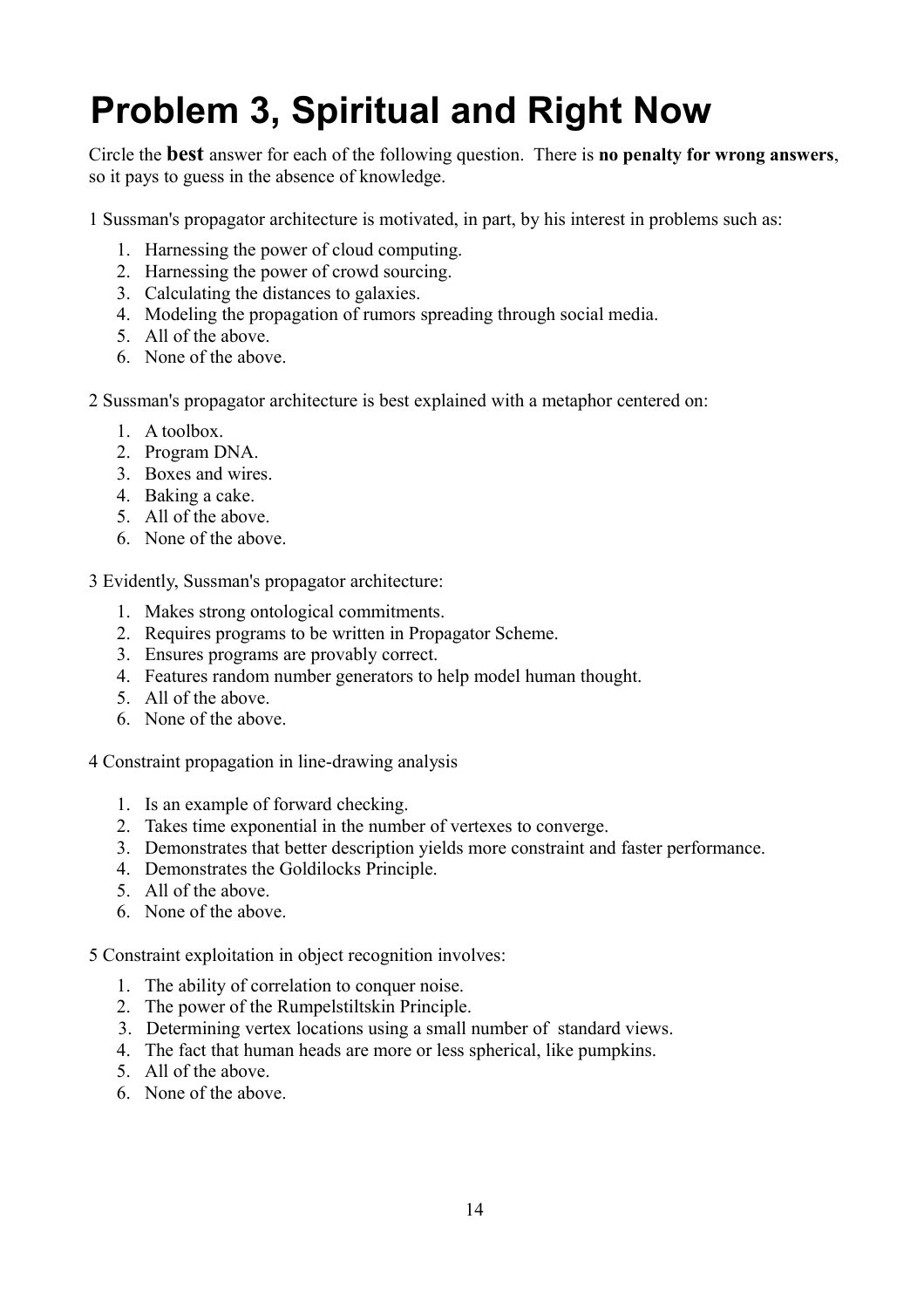Tear-off sheet for problem 1

| <b>Question 1</b> |   |  |  |
|-------------------|---|--|--|
| <b>Question 2</b> |   |  |  |
| Question 3        | ĸ |  |  |
| <b>Question 4</b> |   |  |  |
| <b>Question 5</b> |   |  |  |

- The fastest Pokémon cannot also be the slowest.
- The heaviest Pokémon is the slowest.
- The shortest Pokémon is neither heaviest nor fastest.
- The footprint belongs to the fastest Pokémon.